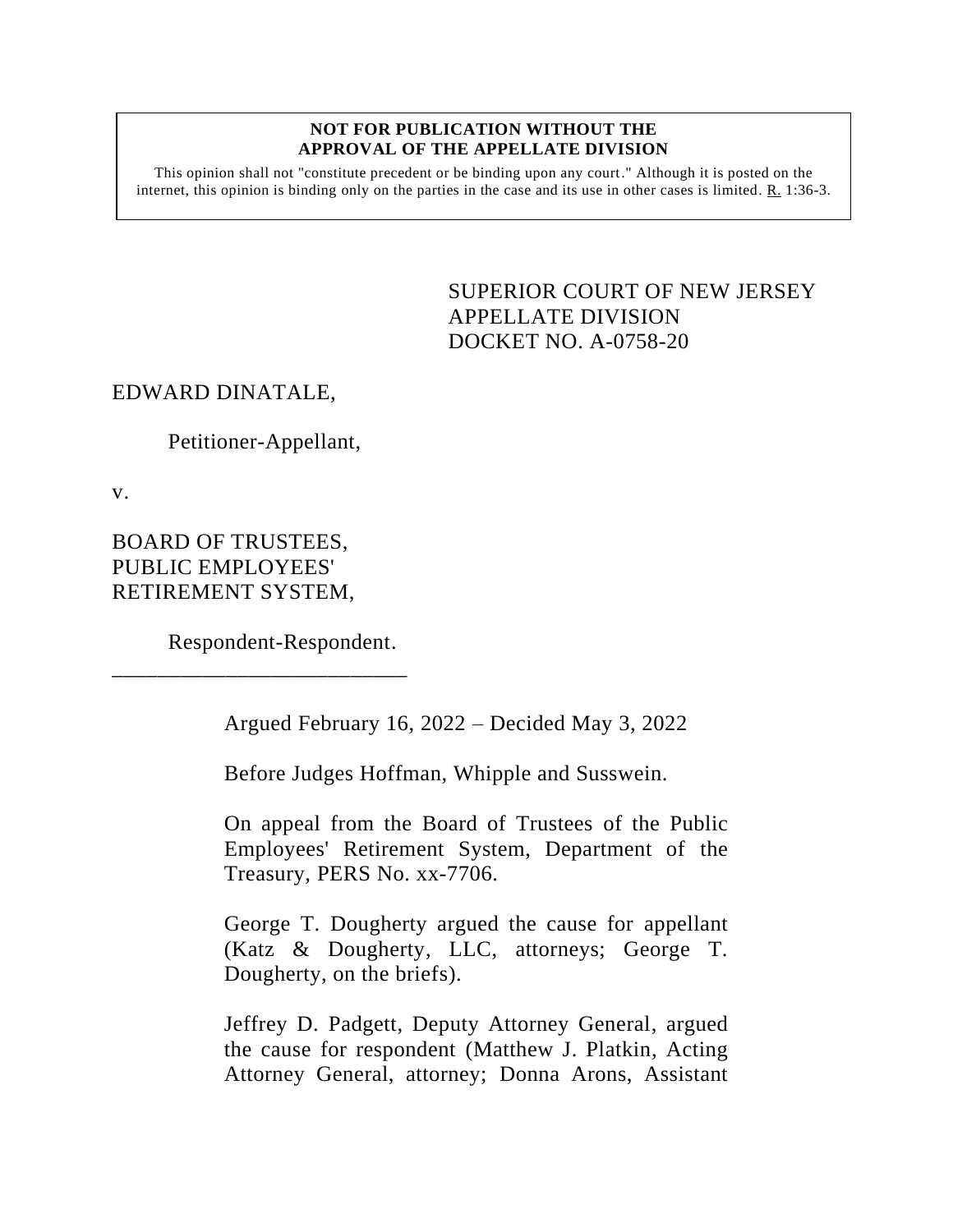Attorney General, of counsel; Jakai T. Jackson, Deputy Attorney General, on the brief).

#### PER CURIAM

Petitioner Edward DiNatale appeals from a final agency decision of the Board of Trustees (Board), Public Employees' Retirement System (PERS), denying his application for accidental disability retirement (ADR) benefits. The key fact-sensitive issue is whether petitioner's disability was the "direct result" of a traumatic work-related event. Although the parties are generally in agreement with respect to many of the relevant facts, this case boils down to a battle of medical experts interpreting those facts. The Board accepted the initial decision of the Administrative Law Judge (ALJ) that credited the testimony of the Board's expert over the testimony of petitioner's expert. The Board's expert opined that petitioner's work-related injury "was an aggravating factor but it was not the primary etiology of his disability[,] which was preexisting degenerative arthritis." Relying on that expert opinion, the ALJ determined, and the Board agreed, that petitioner was ineligible to receive ADR benefits because his disability was not the direct result of a traumatic event. After carefully reviewing the record in light of the applicable legal principles, we affirm.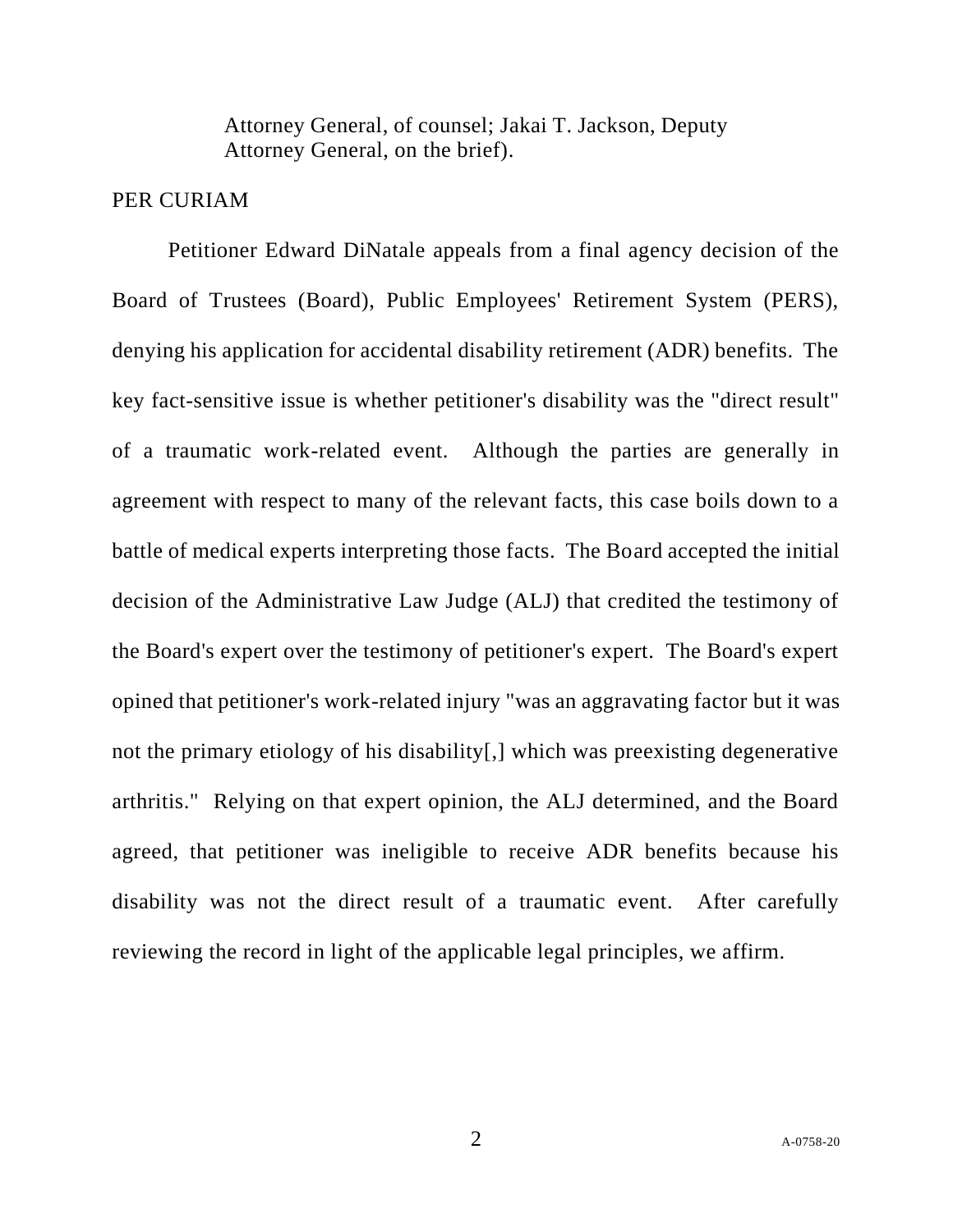I.

We discern the following facts and procedural history from the record. Petitioner was employed as a Mercer County Sheriff's Investigator for approximately twelve years. On April 4, 2013, he was on duty at a local carnival when he "intervened in a melee trying to break up [a] fight and restore order." He was injured during the struggle. He received immediate medical care at a nearby hospital, where he was treated for a knee injury, a cardiac event, a concussion, and back pain.

Following the carnival incident, petitioner underwent physical therapy for the injuries to his neck, back, and both knees. Ibid. He returned to work in August 2013 but continued to receive treatment for his injuries through Worker's Compensation under the care of Dr. Steven R. Gecha. In April 2015, Dr. Gecha performed surgery on petitioner's left knee. Petitioner testified that his knee never fully healed, and in July 2015 he underwent a Functional Capacity Examination. As a result of that examination, he was assigned to "light duty" in the Sherriff's radio room. When he was informed by his employer that he "could not fully function in his position as a Sheriff's Investigator[,]" petitioner filed for retirement benefits.

On October 30, 2015, petitioner applied for ADR benefits. On March 6, 2016, the Board denied his application for ADR benefits, instead granting him

3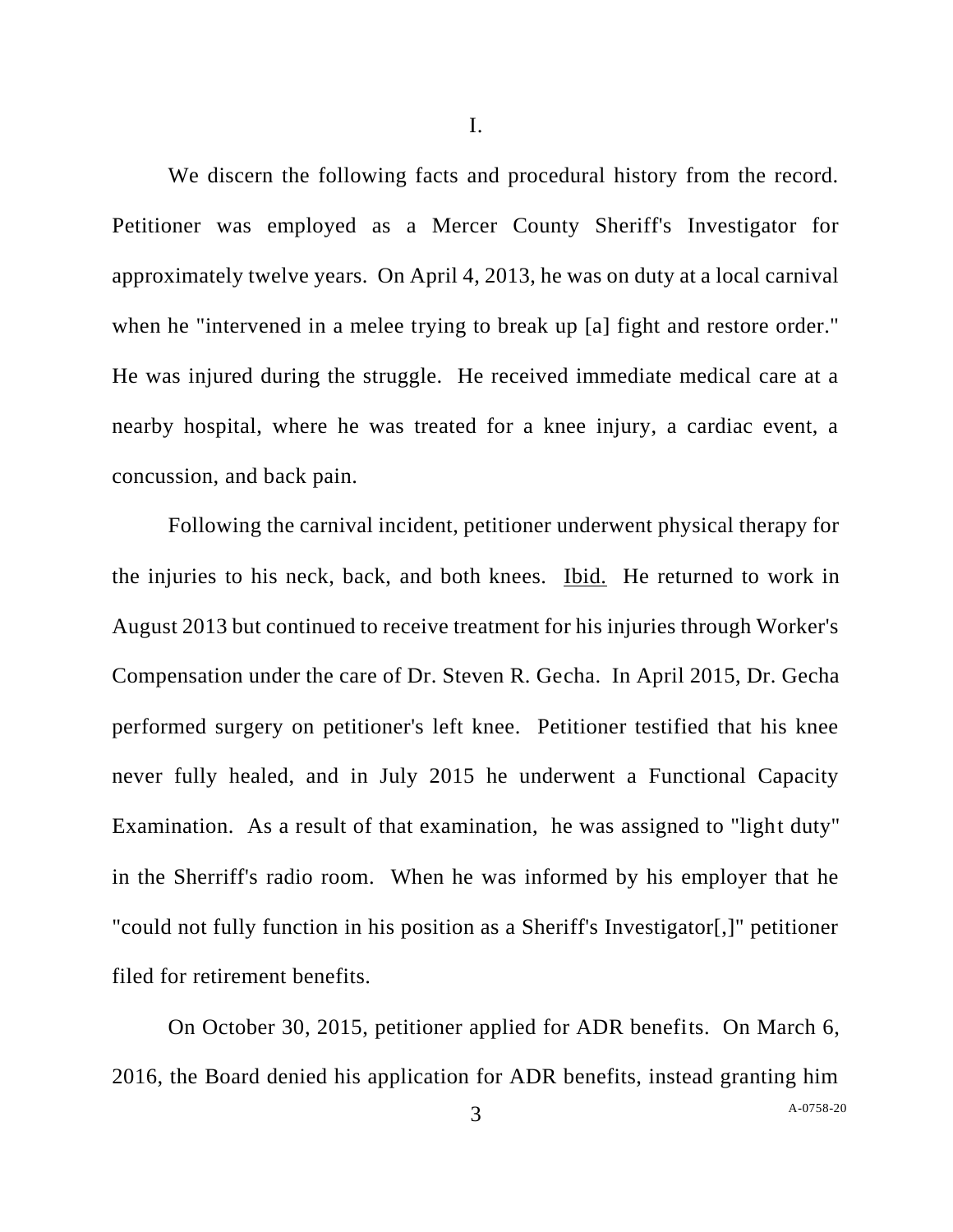ordinary disability retirement benefits. The Board's notification letter explained that it had determined that petitioner is "totally and permanently disabled from the performance of [his] regular and assigned job duties;" he is "physically or mentally incapacitated from the performance of [his] . . . duties[;]" and that his injury was caused by an "undesigned and unexpected" event, not petitioner's "willful negligence." The letter explained that the Board had nonetheless denied his application for Accidental Disability retirement benefits because:

> [a]ccording to the medical documentation, your reported disability is not the direct result of a traumatic event, as the event is not caused by a circumstance external to the member.<sup>1</sup> [Petitioner's] disability claim is the result of a pre-existing disease alone or a preexisting disease that is aggravated or accelerated by the work effort.

Petitioner appealed from the Board's decision, and on May 25, 2016, the matter was transmitted to the Office of Administrative Law (OAL) for adjudication and fact-finding as a contested case. ALJ Patricia M. Kerins heard testimony on the matter over the course of three non-consecutive days. The record closed on August 3, 2020.

 $\frac{1}{1}$  See infra note 3.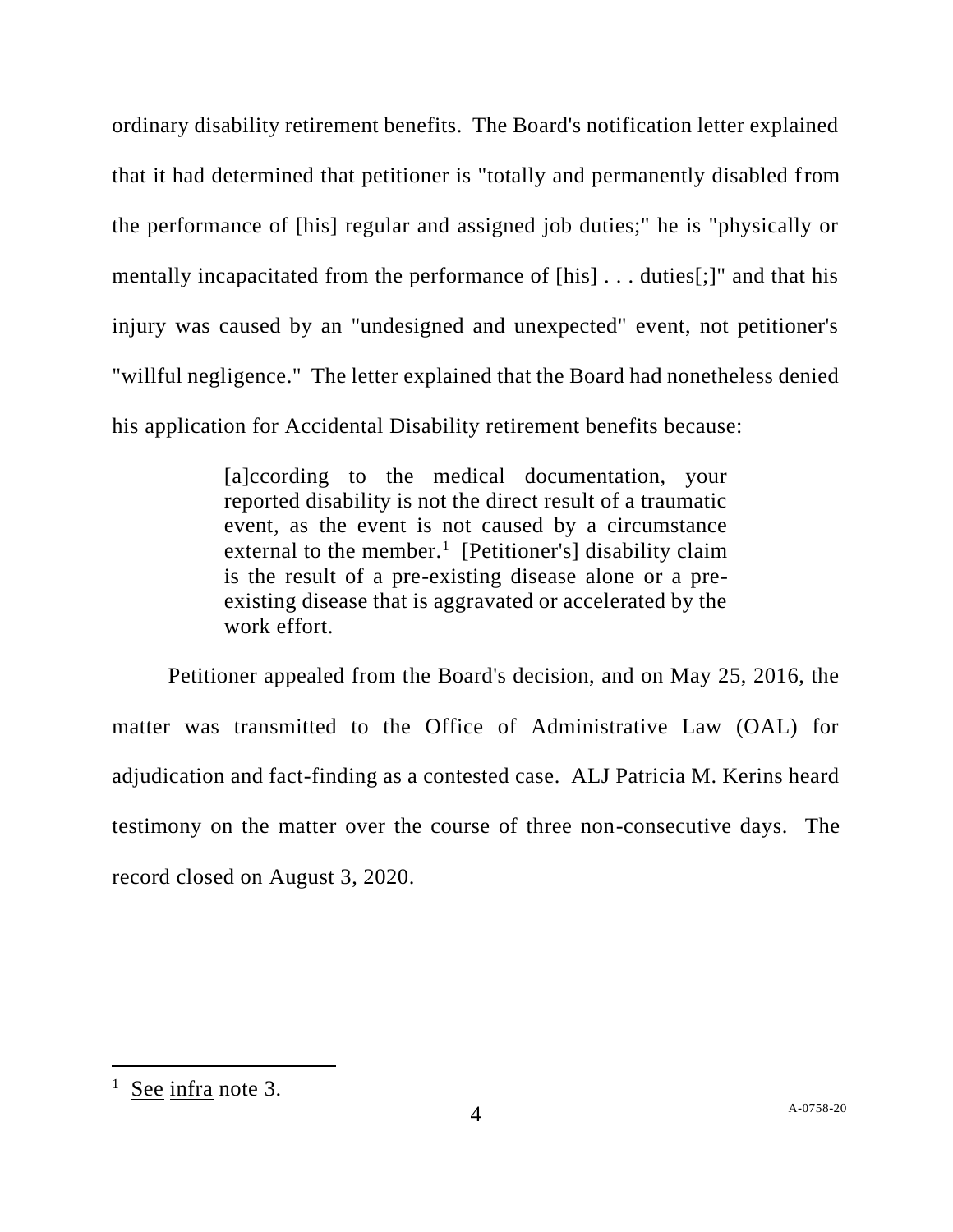Petitioner, his expert, Dr. David Weiss, and the Board's expert, Dr. Andrew Hutter, all testified at the hearing. The following facts pertinent to this appeal were presented at the hearing:

When asked on cross-examination whether he had sustained any prior injuries or needed treatment for his knees, petitioner disclosed a 1991 skiing accident that required surgery on his right knee. "Although arthritis and swelling in his left knee was noted in 2003 while [petitioner] was in the Police Academy[,]" petitioner testified that before and after he was hired as a Sheriff's Investigator at the age of thirty-eight, he had been physically active both in his personal life and in the performance of his job duties. In 2010, he had arthroscopic surgery on his right knee. In March 2013—the month preceding the carnival incident—rheumatologist Dr. Qaisar H. Usmani treated swelling in petitioner's knees by draining fluid. A March 20, 2013, x-ray of the left knee showed "advanced severe" degenerative changes in the knee, along with soft tissue swelling."

After the April 2013 carnival incident, petitioner "received physical therapy for his injuries, including his neck, back and both knees." Following his August 2013 return to work, petitioner continued to receive care from Dr. Gecha through Worker's Compensation.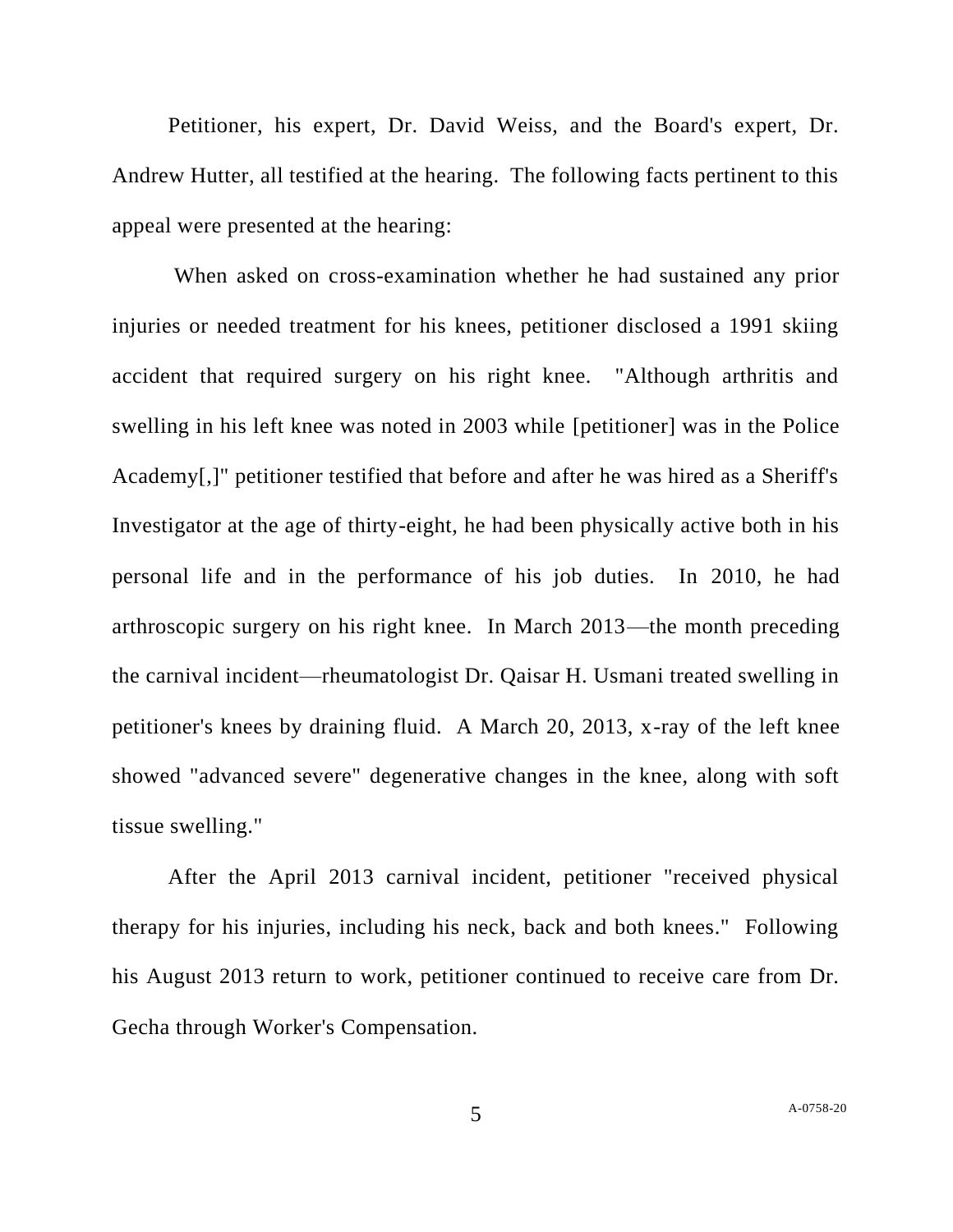In April 2015, Dr. Gecha performed surgery on petitioner's knee to reconstruct a "large meniscus tear." Dr. Gecha's notes stated that as a result of the April incident he sustained the following: (1) Exacerbation of a pre-existing arthritis in the medial and the patellofemoral compartments of the knee; (2) Exacerbation of a pre-existing medical meniscal tear; and (3) Traumatic arthropathy and patellofemoral pain, with patellar tendinitis.

Petitioner testified that his knee never healed properly following the surgery. After a July 2015 Functional Capacity Examination (FCE), petitioner was placed on light duty in the radio room. Shortly thereafter, petitioner's employer told him he was unable to meet the physical demands required to function as a Sheriff's Investigator, and petitioner filed for retirement.

Petitioner's expert, Dr. Weiss, was qualified as an expert in orthopedics and "Impairment Disability." Dr. Weiss had reviewed petitioner's medical history and records and performed a clinical exam. Dr. Weiss issued a report following the September 2016 examination, then issued a supplemental report on November 7, 2016. Dr. Weiss testified that "he did not see evidence of the meniscus tear or a displaced patella in petitioner's left knee prior to the incident." Dr. Weiss made four diagnoses:

> (1) "[p]ost-traumatic internal derangement to the left knee with medial meniscus tear"; (2) "[p]ost-traumatic chondromalacia patella to the left knee"; (3)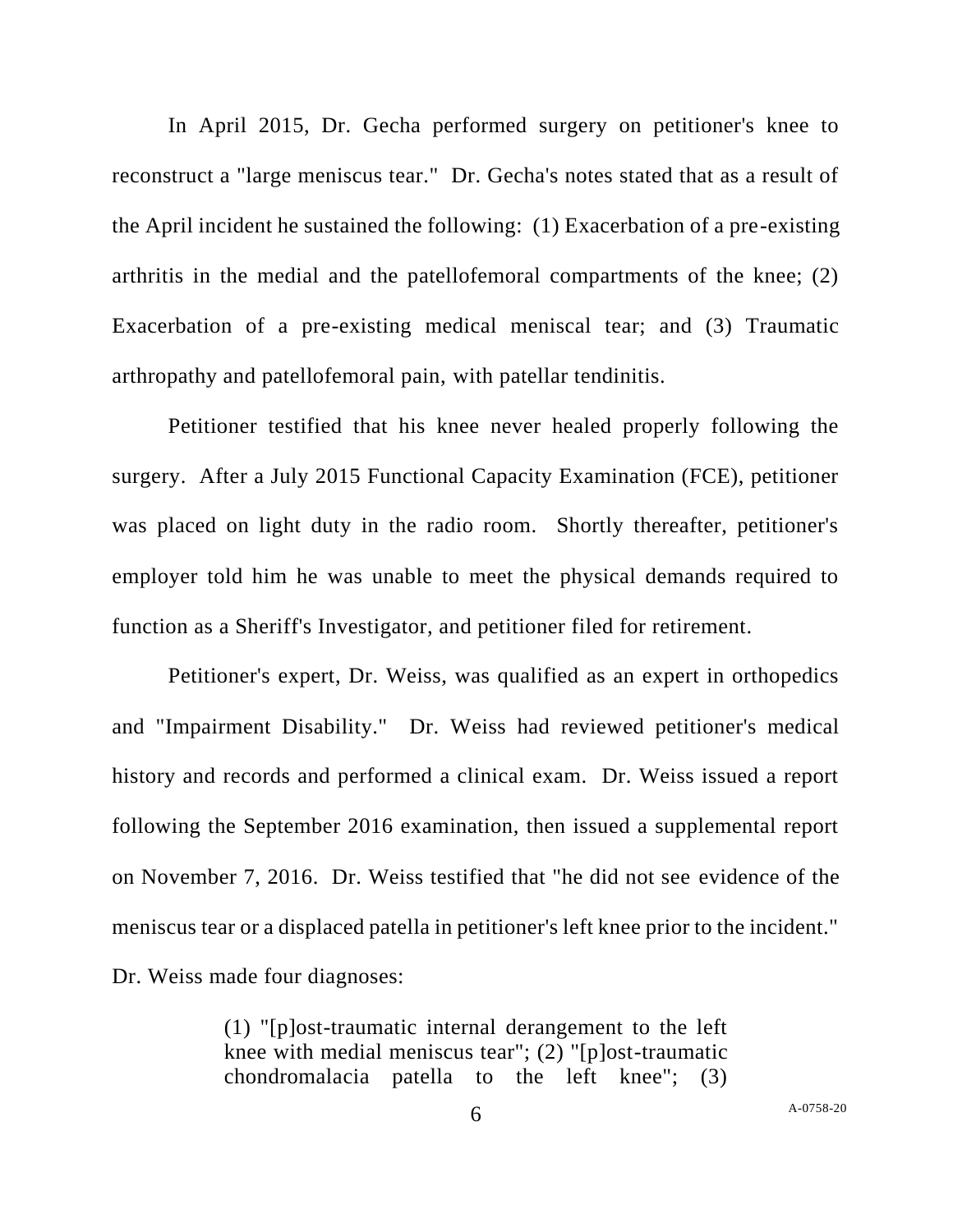"[a]ggravation of the pre-existing age related degenerative joint disease of the left knee"; and (4) [s]tatus post-arthroscopic surgery with partial medial meniscectomy, lateral retinacular release and chondroplasty of the patellofemoral joint[.]"

Dr. Weiss opined that although petitioner had degenerative joint disease in the left knee even before the carnival incident, it did not rise to the level of disability because it was "asymptomatic." He noted that with simple treatment, petitioner had been able to meet the demands of his job duties until the carnival incident. Dr. Weiss acknowledged that petitioner had been treated for agerelated osteoarthritic disability before the April 2013 injury—including treatment by draining fluid in March 2013, just one month before the carnival incident. However, he noted that it was only after the carnival incident that petitioner required physical therapy and surgery, and became unable to perform his job duties. Dr. Weiss cited the "traumatic internal derangement of the knee" as additional evidence that petitioner's disability was caused by the injury and not the pre-existing knee condition.

The Board's expert, Dr. Andrew Hutter, is a board-certified orthopedic surgeon. He was qualified by the ALJ as an expert in orthopedics and orthopedic surgery. Dr. Hutter testified that he "examined petitioner on January 14, 2016, on behalf of the Board and issued a report of his findings, followed by a supplemental report after a review of additional medical records." Dr. Hutter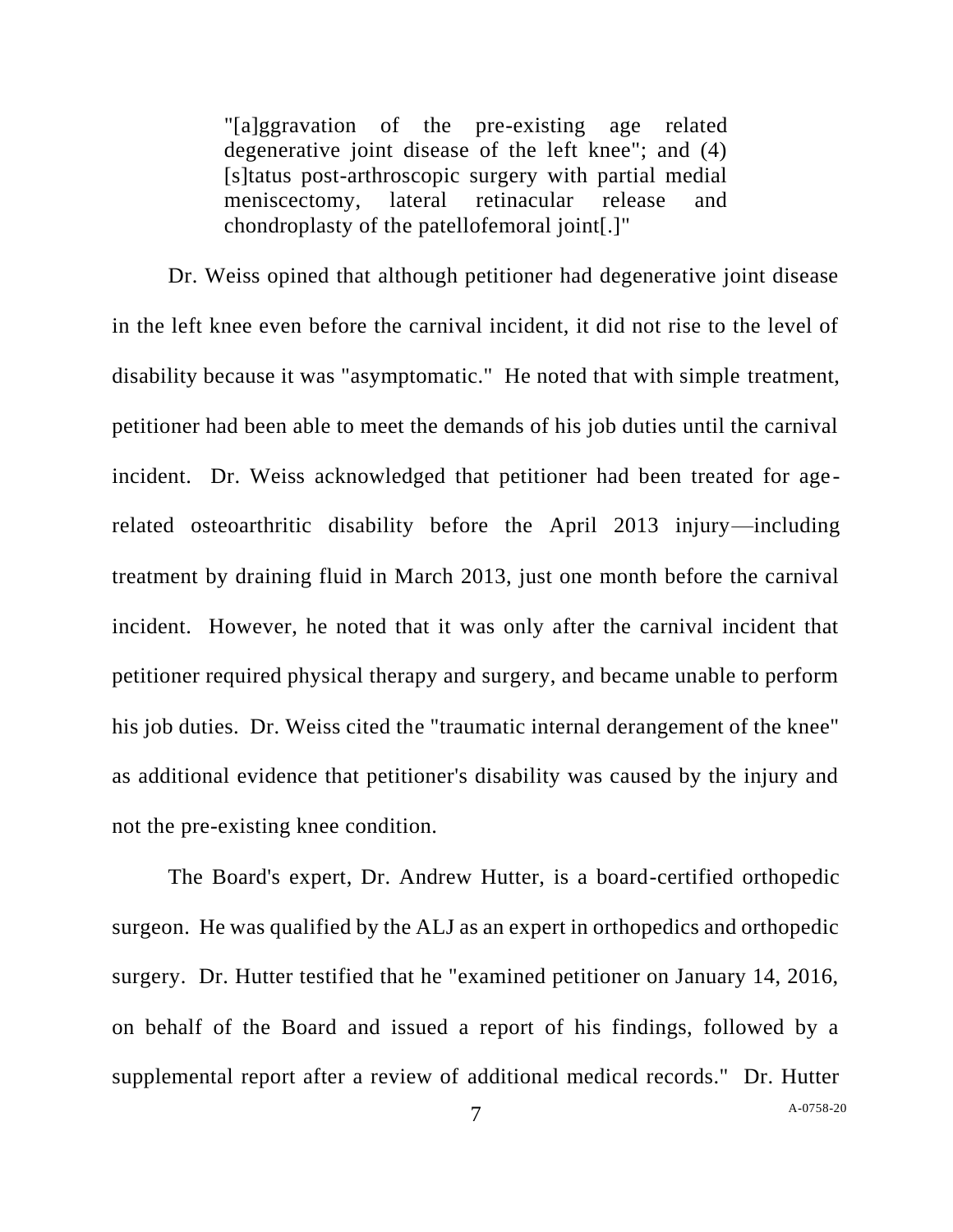agreed that petitioner "is totally and permanently disabled from the job." However, he reached a different conclusion from Dr. Weiss as to the cause for that disability.

Dr. Hutter testified in detail regarding petitioner's medical history. Dr. Hutter noted the documented history of arthritis in petitioner's left knee and explained the pathology of the degenerative arthritic condition. Dr. Hutter's review included Dr. Usmani's treatment of petitioner in March 2013, including the draining of fluid from both knees and the March 20, 2013, X-ray of petitioner's knees. Dr. Hutter also discussed petitioner's treatment by Dr. Gomez in May 2013, who had also noted "moderate tri-compartmental degenerative changes" in petitioner's knee. Dr. Hutter then testified as to the record of petitioner's treatment by Dr. Gecha, reviewing Dr. Gecha's findings of preexisting arthritis, a pre-existing tear in petitioner's medial meniscus, and the "traumatic arthropathy and patellofemoral pain, with patellar tendinitis."

Based on all of the foregoing information, Dr. Hutter opined: "[t]he injury of April 2013 was an aggravating factor but . . . was not the primary etiology of his disability[,] which was preexisting degenerative arthritis. Therefore, the total and permanent disability is not a direct result of the incident of April 4, 2013."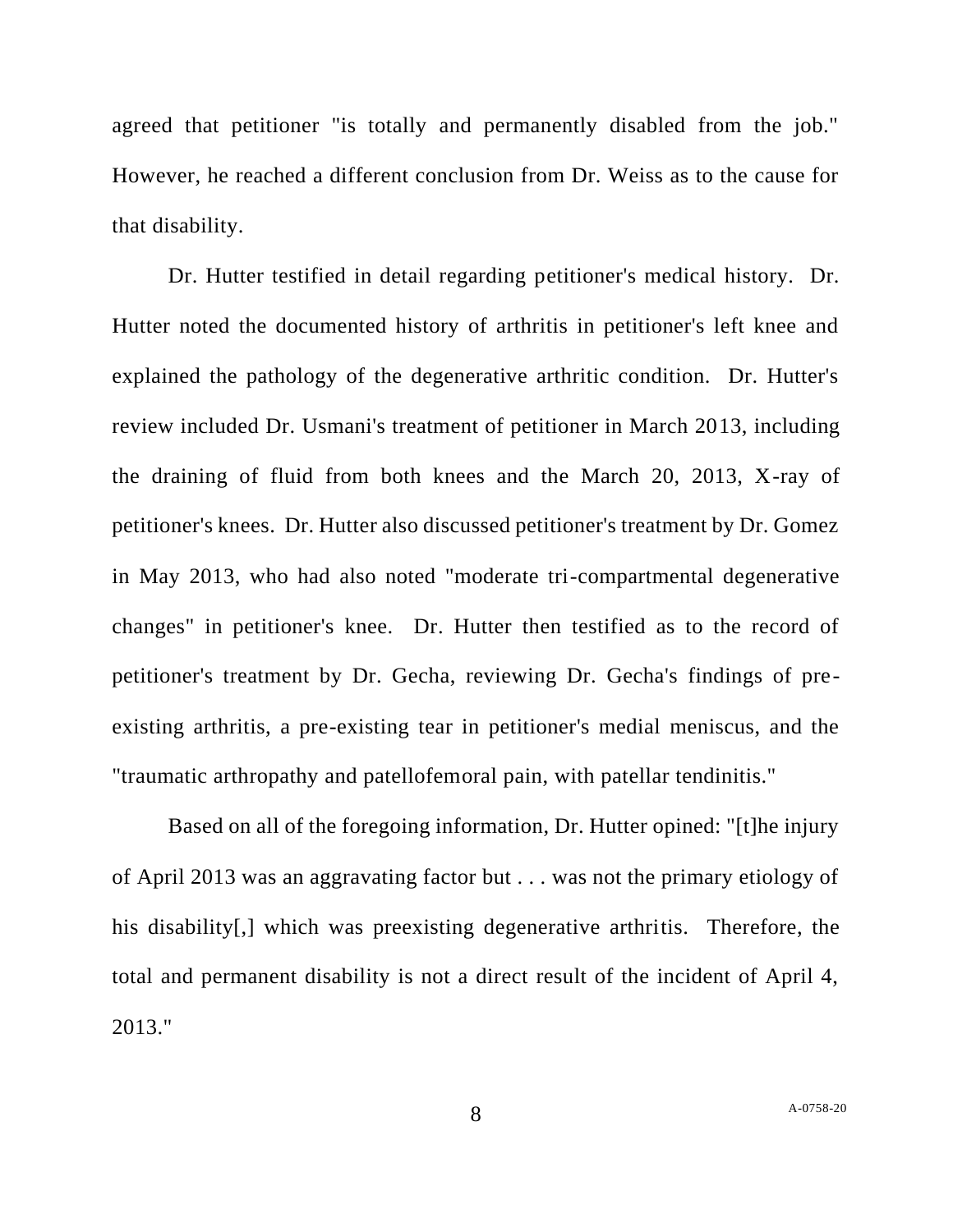On August 27, 2020, Judge Kerins issued an initial decision recommending denial of petitioner's application due to her finding "that the April incident was not the direct or primary cause of petitioner's disability related to his left knee." Judge Kerins found petitioner's testimony credible. However, after considering the testimony of both experts, Judge Kerins found that Dr. Hutter's testimony was more credible than Dr. Weiss' testimony. In her written opinion, Judge Kerins reasoned:

> The resolution of the issue in this matter  $[] \ldots$ depends on the expert medical testimony presented by the parties. Both [Dr.] Hutter and [Dr.] Weiss agree that petitioner is disabled. They differ[,] however, on whether the disability was the direct result of the April incident, or the result of a pre-existing condition. . . .

> While both experts presented cogent and articulate testimony, overall [Dr.] Hutter was the more credible. He discussed the effects of petitioner's unquestioned arthritic condition in the left knee in detail and related it to the issues with his patella and meniscus after the incident. His analysis that the longstanding degenerative changes in the knee were exacerbated by the April incident was corroborated by petitioner's difficulties with the knee, going back as far as 2003 during his police academy training and as recently as March 2013, when pain and swelling in the knee necessitated draining a large amount of fluid from the knee. As [Dr.] Hutter opined, the level of fluid drained from the knee was an indication that the knee was already compromised. He further referenced the records which noted a prior meniscus issue and under cross-examination he explained that the condition of [petitioner's] patella post-incident was not as severe as the degenerative changes caused by his arthritis. [Dr.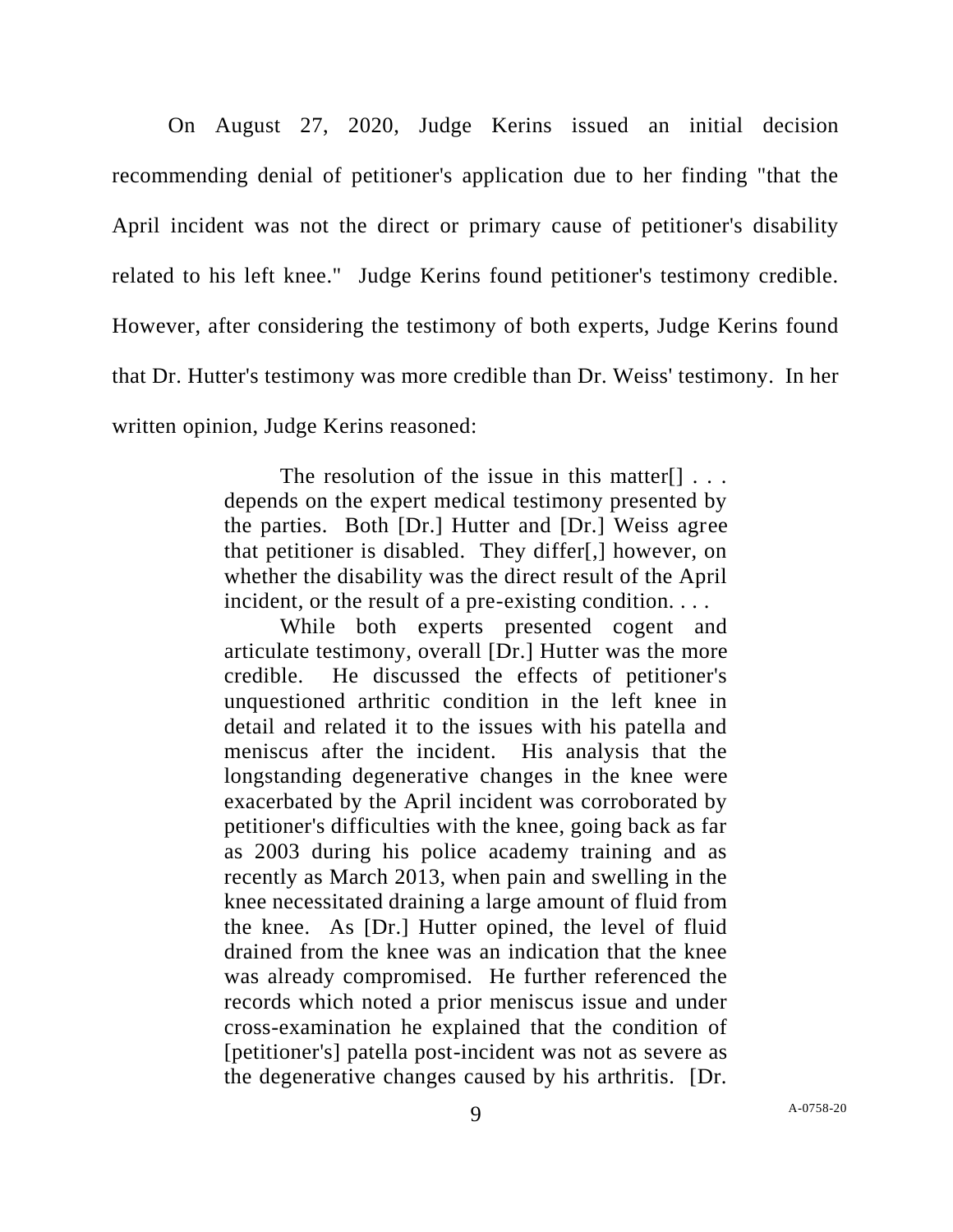Hutter] further stated that the arthritis likely affected [petitioner's] patella as well.

Judge Kerins adopted Dr. Hutter's opinion "that the April incident was not the direct or primary cause of petitioner's disability related to his left knee."

Judge Kerins then analyzed the facts of petitioner's application for ADR benefits under the "direct result" test prescribed by N.J.S.A. 43:15A-43. Under that law, "[a] [PERS] member who has not attained age [sixty-five] shall[]  $\dots$ be retired by the board of trustees [on an accidental disability allowance], if said employee is permanently and totally disabled as a direct result of a traumatic event occurring during and as a result of the performance of his regular or assigned duties  $[1 \ldots$  "N.J.S.A. 43:15A-43. If the petitioner's disability is not "directly caused" by the traumatic event but is instead the result of an "underlying condition . . . only aggravated or ignited by the trauma," the disability is "ordinary" rather than "accidental" and petitioner is entitled to "ordinary," not "accidental" retirement disability benefits.

Because Judge Kerins found Dr. Hutter's opinion credible, she concluded that "in this matter, petitioner has failed to carry his burden of proof on the issue . . . and he has not proven by the preponderance of the evidence that his workplace injury . . . caused his disability."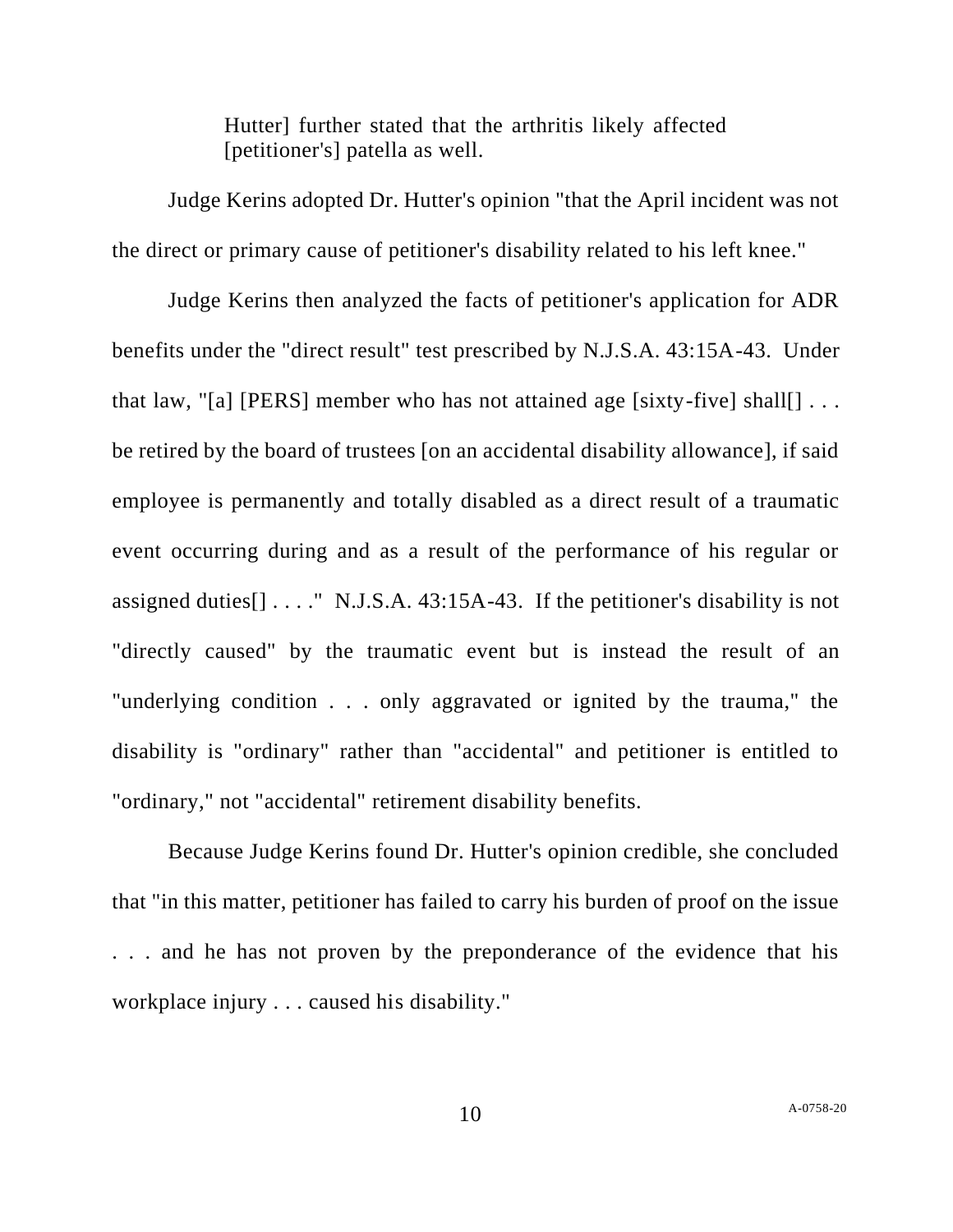On March 16, 2020, the Board adopted the ALJ's initial decision,

affirming the denial of ADR benefits. This appeal followed.

Petitioner raises the following contentions for our consideration:

## POINT I:

## STANDARD OF REVIEW OF AGENCY DECISION ON APPEAL.

## POINT II<sup>2</sup>

PERS BOARD'S REASONS FOR DENYING PETITIONER'S ADR APPLICATION, AFFIRMED BY INITIAL DECISION OF OAL AND ADOPTED BY THE RESPONDENT PERS BOARD, DEVIATE [SUBSTANTIALLY] FROM SUPREME COURT'S CRITERIA FOR GRANTING ADR APPLICATIONS, REQUIRING REVERSAL OF RESPONDENT'S DECISION DENYING ADR BENEFITS AND MANDATING ADR AWARD RETROACTIVELY.

# POINT III

RESPONDENT BOARD AND ALJ COMMITTED REVERSABLE ERROR BY FAILING TO FRAME THE DISPOSITIVE ACCIDENTAL DISABILITY ISSUE IN ACCORDANCE WITH PREVAILING SUPREME COURT INSTRUCTIONS FOR DISTINGUISHING ADR APPLICATIONS FROM ODR.

POINT IV

THE FINAL DECISION ERRONEOUSLY CITES GERBA V. BD. OF TRS. AS SUPPORTING ITS DENIAL OF [PETITIONER'S] ADR APPLICATION,

<sup>&</sup>lt;sup>2</sup> This opinion begins with petitioner's first substantive point, which petitioner's brief identifies as Point II.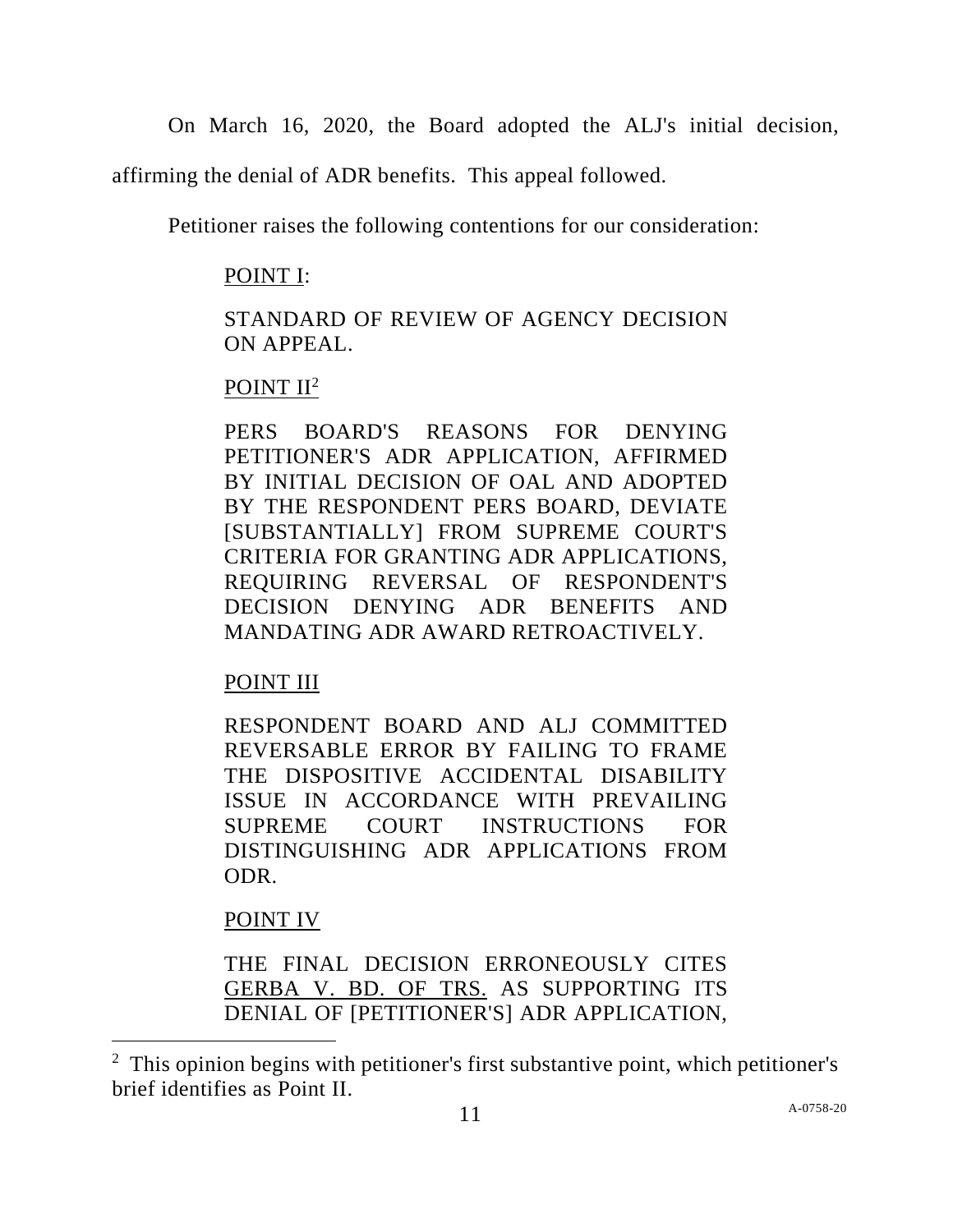### WHEREAS IT SUPPORTS GRANTING [PETITIONER'S] ADR APPLICATION.

### POINT V

RESPONDENT BOARD'S ADOPTION AND RELIANCE ON RESPONDENT'S EXPERT'S OPINION THAT A PERMANENT DISABILITY CAUSED BY A TRAUMATIC OCCURRENCE PRODUCING BOTH A NEW STRUCTURAL ORTHOPEDIC INJURY AND ACCELERATING A PREEXISTING ASYMPTOMATIC ARTHRITIS CANNOT QUALITY FOR ADR [BENEFITS] IS REVERSABLE ERROR BECAUSE IT CONTRADICTS THE SUPREME COURT'S HOLDNG IN RICHARDSON v. PFRS, 192 N.J. 189, 193 (2007).

### POINT VI

RESPONDENT'S DENIAL OF ADR BENEFITS WAS REVERSABLE ERROR BECAUSE IT WAS BASED, NOT ONLY ON IME'S FAILURE TO ACKNOWLEDGE RICHARDSON'S REVISED ADR CRITERIA FOR TRAUMATIC AGGRAVATION OF PRE-EXISTING [CONDITIONS], BUT ON HIS FAILURE TO ADDRESS AND DISPOSE OF TREATING SURGEON GECHA'S FINDING THAT STRUCTURAL DAMAGE TO PATELLA WAS UNRELATED TO PREEXISTING . . . ARTHRITIS, RENDERING HUTTER TESTIMONY INADMISSIBLE AS AN UNSUPPORTED NET OPINION.

### II.

We begin our analysis by acknowledging the legal principles governing

this appeal. The scope of our review is limited. We will not overturn an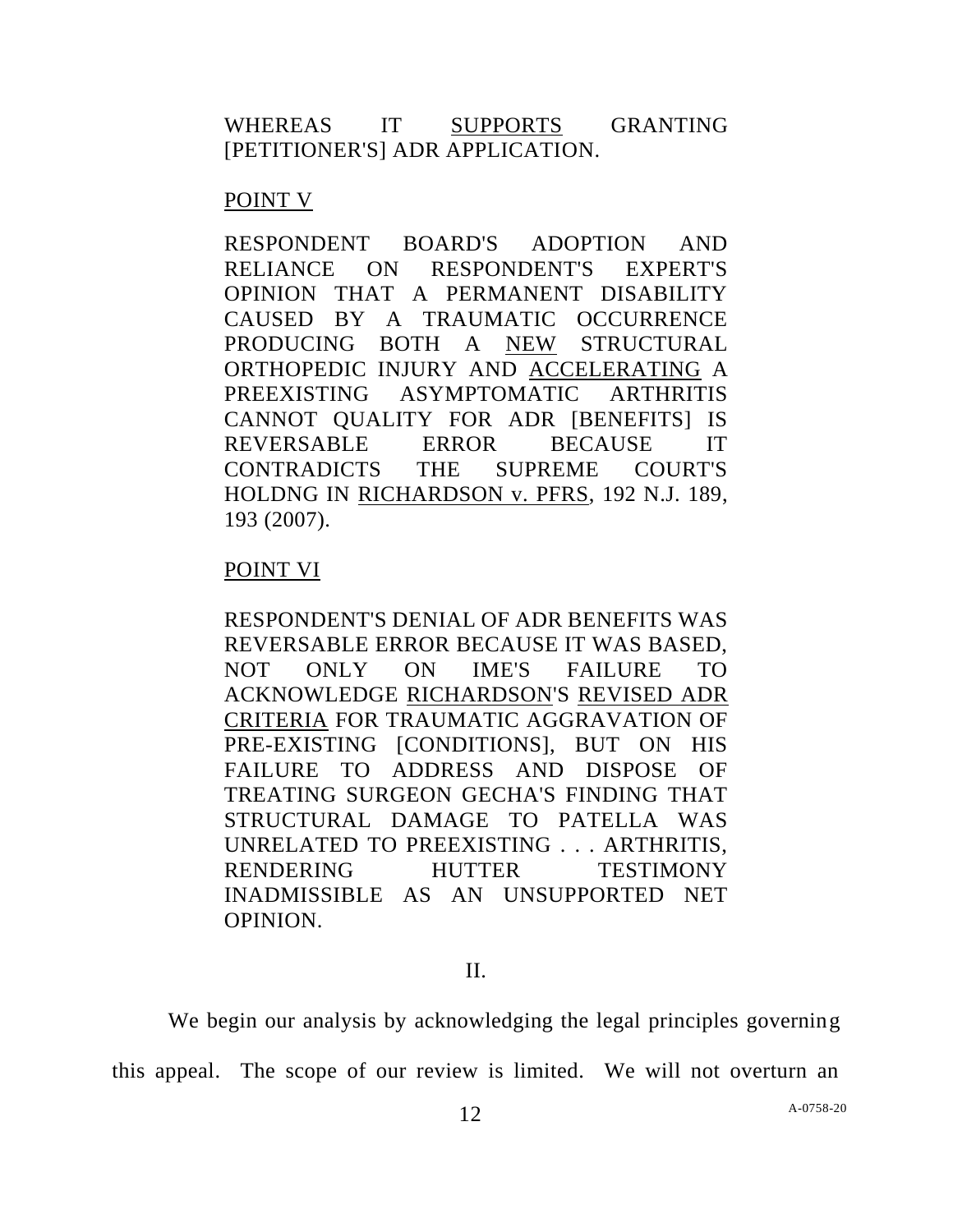administrative agency decision in the absence of a "clear showing that it is arbitrary, capricious or unreasonable, or that it lacks fair support in the record." Hemsey v. Bd. of Trs., Police & Firemen's Ret. Sys., 198 N.J. 215, 223–24 (2009) (quoting In re Herrmann, 192 N.J. 19, 27–28 (2007)). An agency's findings of fact, moreover, "are considered binding on appeal when supported by adequate, substantial and credible evidence[.]" In re Taylor, 158 N.J. 644, 656 (1999) (quoting Rova Farms Resort, Inc. v. Invs. Ins. Co., 65 N.J. 474, 484 (1974)). However, we owe no deference to an administrative agency's interpretation of legal precedent. Bowser v. Police & Firemen's Ret. Sys., 455 N.J. Super. 165, 171 (App. Div. 2018).

Turning to the substantive principles of law that apply to this matter, N.J.S.A. 43:15A-43 affords ADR benefits, in the form of an additional monthly allowance, to state workers who become "permanently and totally disabled as a direct result of a traumatic event occurring during and as a result of the performance of his regular or assigned duties . . . ."

In Gerba, the Court noted that in 1966, the Legislature amended N.J.S.A. 43:15A-43 with purpose to "impose a more exacting standard of medical causation" and to "reject the concept . . . that an 'accident' can be found in the impact of ordinary work effort upon a progressive disease." 83 N.J. at 185. The Court explained that the ADR statute now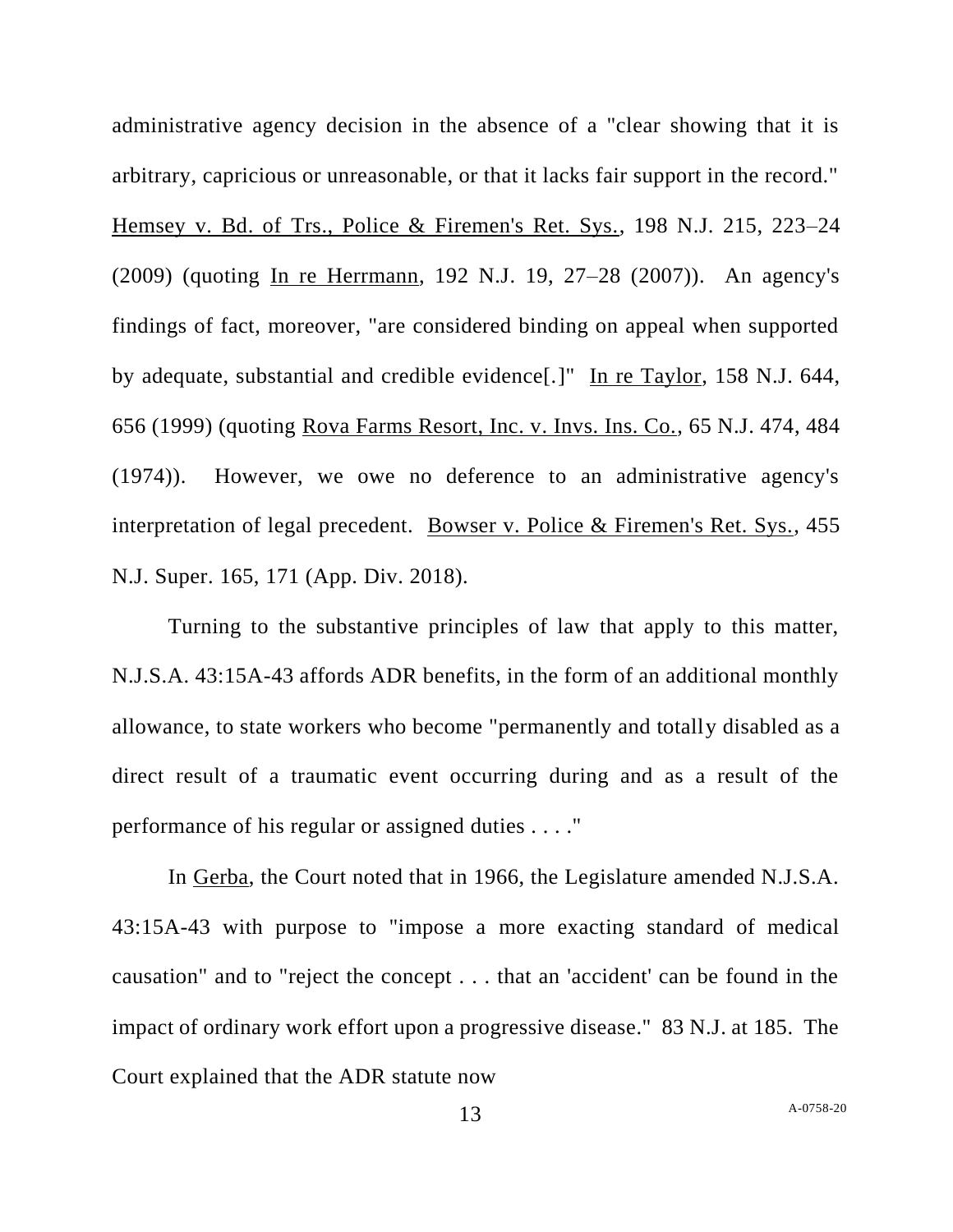expressly provides that disability resulting from a musculo-skeletal condition . . . which was not a direct result of a traumatic event "shall be deemed an ordinary disability." Where there exists an underlying condition such as osteoarthritis which itself has not been directly caused, but is only aggravated or ignited, by the trauma, then the resulting disability is . . . "ordinary" rather than "accidental" and gives rise to "ordinary" pension benefits. Hence, in terms of a traumatic event equating with a statutorily sufficient medical cause of an "accidental" disability, what is now required by N.J.S.A. 43:15A-43 is a traumatic event that constitutes the essential significant or the substantial contributing cause of the resultant disability

[83 N.J. at 185–86.]

In Richardson v. Bd. of Trs., Police & Firemen's Ret. Sys., our Supreme

Court devised a five-part test to determine whether an injury is a direct result of a traumatic event. 192 N.J. 189, 212–13 (2007). The Court held that to qualify for accidental disability benefits, a member must prove all five of the following elements:

1. that he [or she] is permanently and totally disabled;

2. as a direct result of a traumatic event that is

a. identifiable as to time and place,

b. undesigned and unexpected, and

c. caused by a circumstance external to the member (not the result of pre-existing disease that is aggravated or accelerated by the work);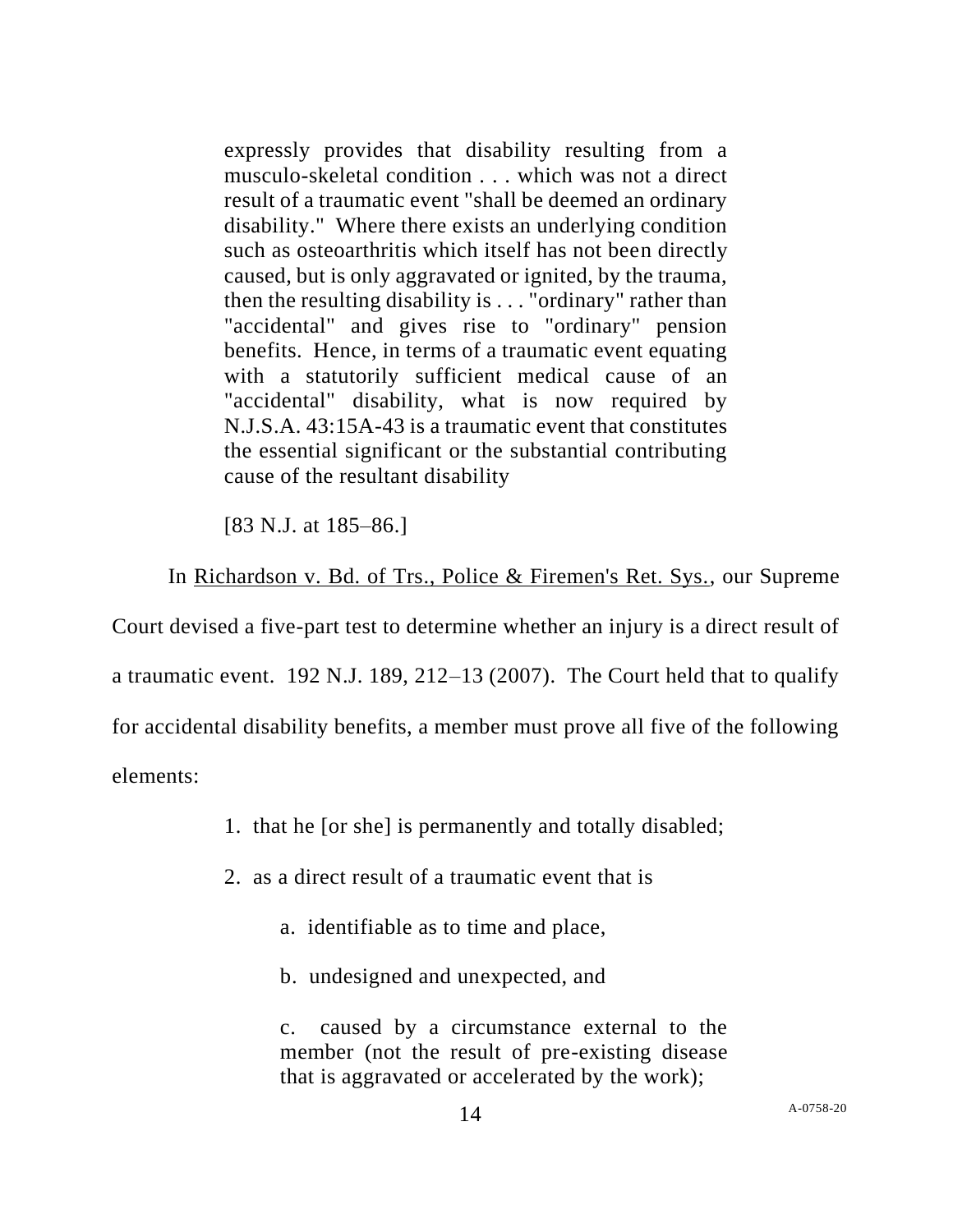3. that the traumatic event occurred during and as a result of the member's regular or assigned duties;

4. that the disability was not the result of the member's willful negligence; and

5. that the member is mentally or physically incapacitated from performing his usual or any other duty.

[Ibid.]

The burden of establishing direct causation between total disability and a traumatic event rests with the petitioner, who must make the requisite causal showing by a preponderance of the evidence. Hayes v. Bd. of Trs. of Police & Firemen's Ret. Sys. 421 N.J. Super. 43, 51 (App. Div. 2011) (quoting In re Arenas, 385 N.J. Super. 440, 443–44 (App. Div. 2006)); see also Atkinson v. Parsekian, 37 N.J. 143, 149 (1962) (applying the preponderance standard in agency proceedings).

In Gerba, the Court explained that "what is now required by N.J.S.A. 43:15A-43 is a traumatic event that constitutes the essential significant or the substantial contributing cause of the resultant disability." 83 N.J. at 186. This fact-sensitive assessment becomes more complicated when the applicant has a preexisting disease or underlying medical condition. "Where there exists an underlying condition . . . which itself has not been directly caused, but is only aggravated or ignited, by the trauma, then the resulting disability is . . . 'ordinary'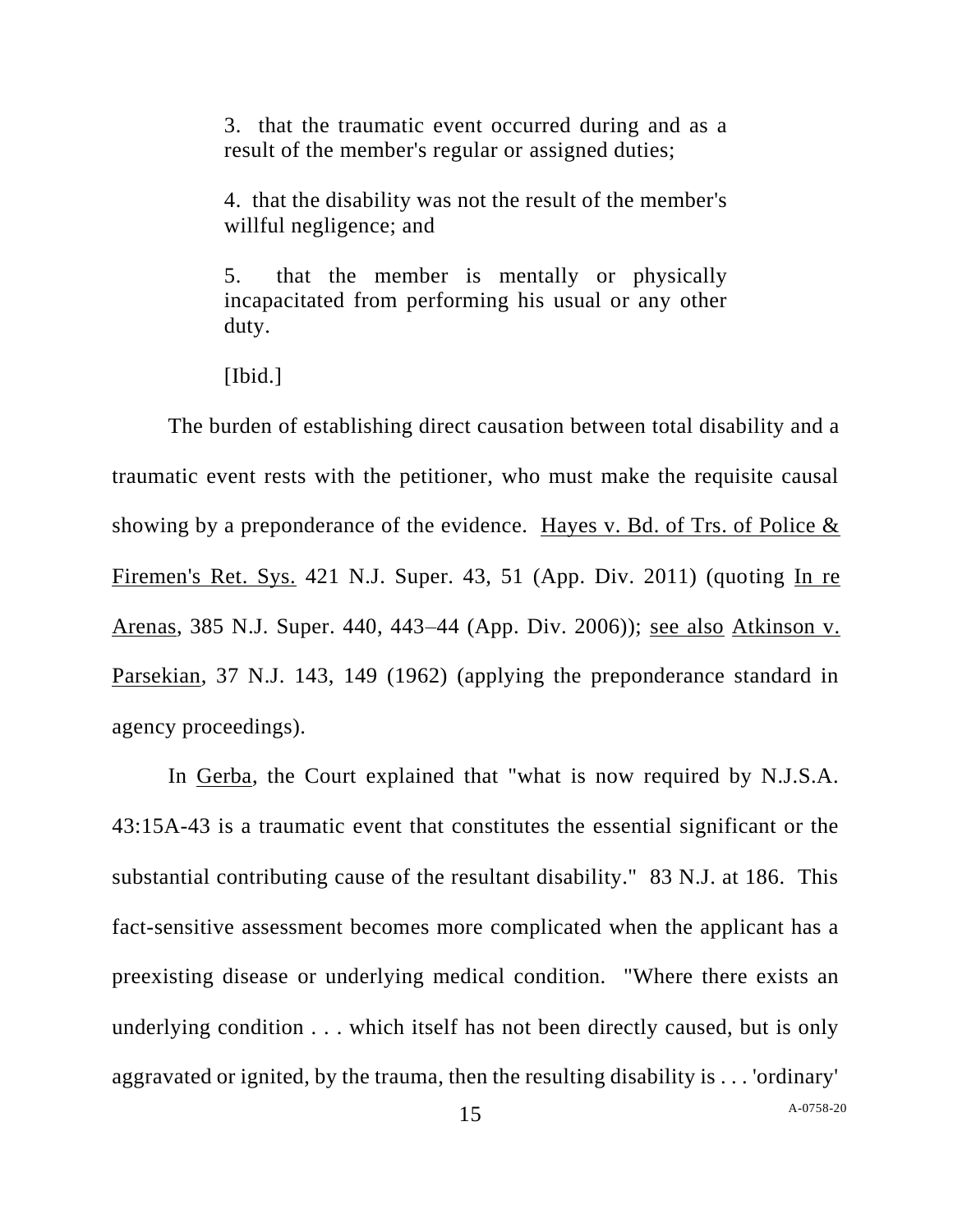rather than 'accidental' . . . ." Ibid.*;* see also N.J.S.A. 43:15A-43(a) ("Permanent and total disability resulting from a cardiovascular, pulmonary or musculoskeletal condition which was not a direct result of a traumatic event occurring in the performance of duty shall be deemed an ordinary disability.").

This standard, however, is not so stringent as to require an applicant to establish that the traumatic event is the "sole or exclusive causative agent" of the applicant's disability. Korelnia v. Bd. of Trs. of Pub. Emps.' Ret. Sys., 83 N.J. 163, 170 (1980) (citing Gerba, 83 N.J. at 186). "[A]n accidental disability may under certain circumstances involve a combination of both traumatic and pathological origins." Ibid. (citing Cattani v. Bd. of Trs., Police & Firemen's Ret. Sys., 69 N.J. 578, 586 (1976)). We reiterate, however, that the burden of establishing direct causation between total disability and a traumatic event rests with the applicant. Hayes, 421 N.J. Super. at 51.

The Court in Richardson recognized that its prior articulation of the meaning of the term "traumatic event" had "taken on a life of its own, very likely creating a higher-than-designed hurdle for accidental disability applicants," necessitating "a course correction." Id. at 209–210. The Court clarified that "[t]he polestar of the inquiry is whether, during the regular performance of his job, an unexpected happening, not the result of a pre-existing disease alone or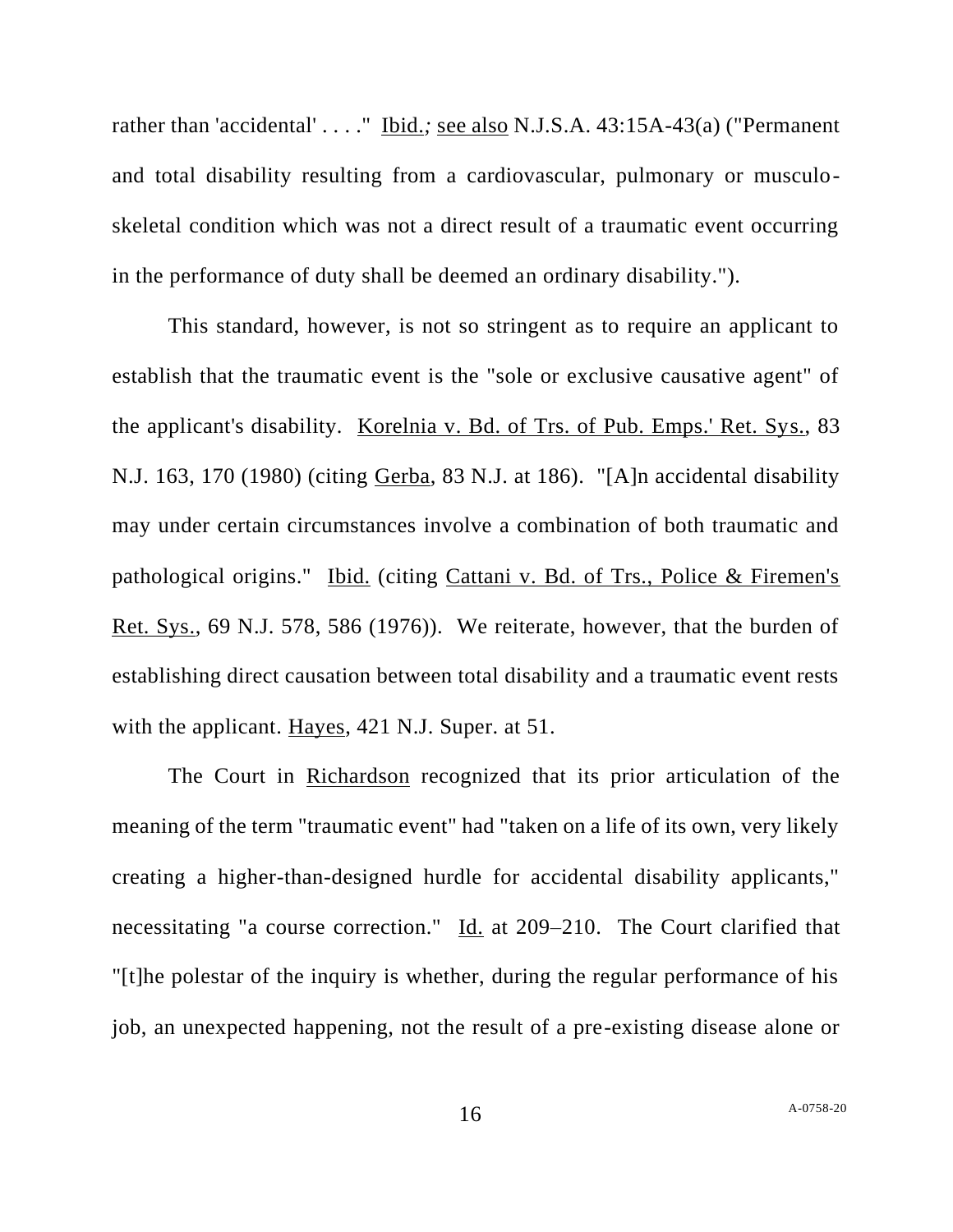in combination with the work, has occurred and directly resulted in the permanent and total disability of the member." Id. at 214.

#### III.

We next apply these principles to the facts of the present matter. We stress that the pivotal issue before us is not whether the injury suffered during the carnival incident was a traumatic event within the meaning of the statutory framework. We are satisfied that it was.<sup>3</sup> Rather, the critical issue is whether petitioner's disability is the "direct result" of that event. Our survey of the case law shows no categorical rule that a traumatic event that aggravates a preexisting degenerative condition constitutes the direct cause of an ensuing disability for purposes of N.J.S.A. 43:15A-43. Because the ALJ and Board acted within their discretion in crediting Dr. Hutter's expert opinion that petitioner's disability is primarily the result of a pre-existing degenerative condition (emphasis added), we affirm the Board's conclusion that the disability was not

<sup>&</sup>lt;sup>3</sup> All parties agree that the carnival incident occurred at an identifiable time and place, that it was unexpected and not the result of petitioner's willful negligence, and that it occurred in the course of the performance of his work duties. We note the Board's letter notifying petitioner of its denial might be read to suggest otherwise by stating "the event is not caused by a circumstance external to the member." (emphasis added) The record makes clear, however, that the basis for the Board's decision to deny ADR benefits is not that the April 4, 2015 incident was not a traumatic event, but rather that this event was not the direct cause of petitioner's disability.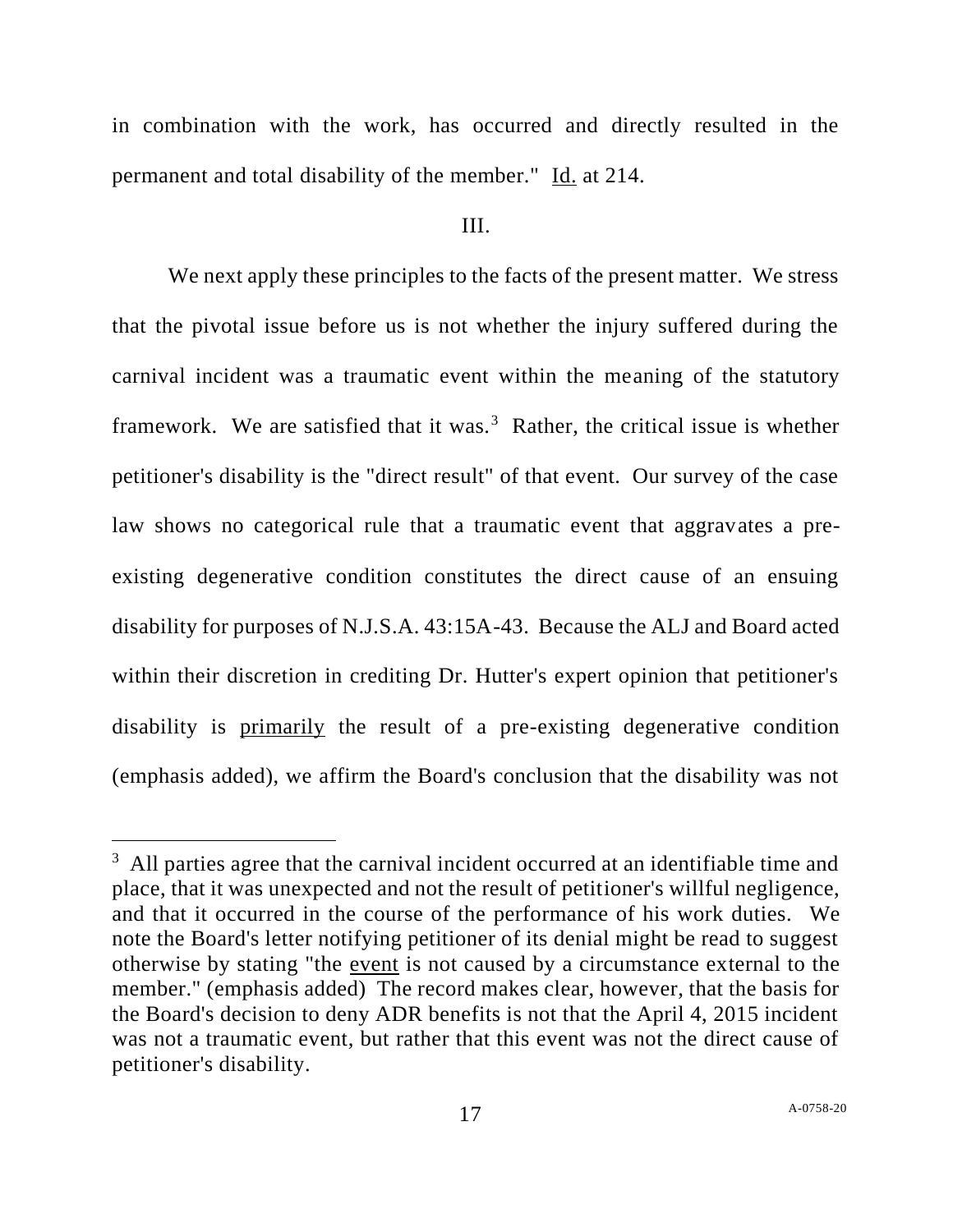a "direct result" of the traumatic event within the meaning of the statutory framework.

We add that we need only briefly address Petitioner's contention that Dr. Hutter's testimony was "inadmissible as an unsupported net opinion." As we have already explained, we accept the factual and credibility findings of the agency and defer to the agency's interpretation of subjects within its expertise, except for the most clearly erroneous of factual conclusions. See In re Carter, 191 N.J. 474, 483 (2007) (quoting Greenwood v. State Police Training Ctr., 127 N.J. 500, 513 (1992)) (reviewing courts "must defer to an agency's expertise and superior knowledge of a particular field."). Nevertheless, an expert's "bare opinion[,]" unsupported by "factual evidence or similar data" of the type for which the expert was qualified, is inadmissible; "a trial court may not rely on expert testimony that lacks an appropriate factual foundation and fails to establish the existence of any standard about which the expert testified." Pomerantz Paper Corp. v. New Cmty. Corp., 207 N.J. 344, 372–73 (2011) (first citing Polzo v. Cnty. of Essex, 196 N.J. 569, 583 (2008), and then citing Dawson v. Bunker Hill Plaza Assocs., 289 N.J. Super. 309, 323–25, (App. Div. 1996)) (concluding that expert opinion lacked basis in facts sufficient to be more than guess or conjecture). Such an opinion must be excluded if the expert "cannot offer objective support for his or her opinions, but testifies only to a view about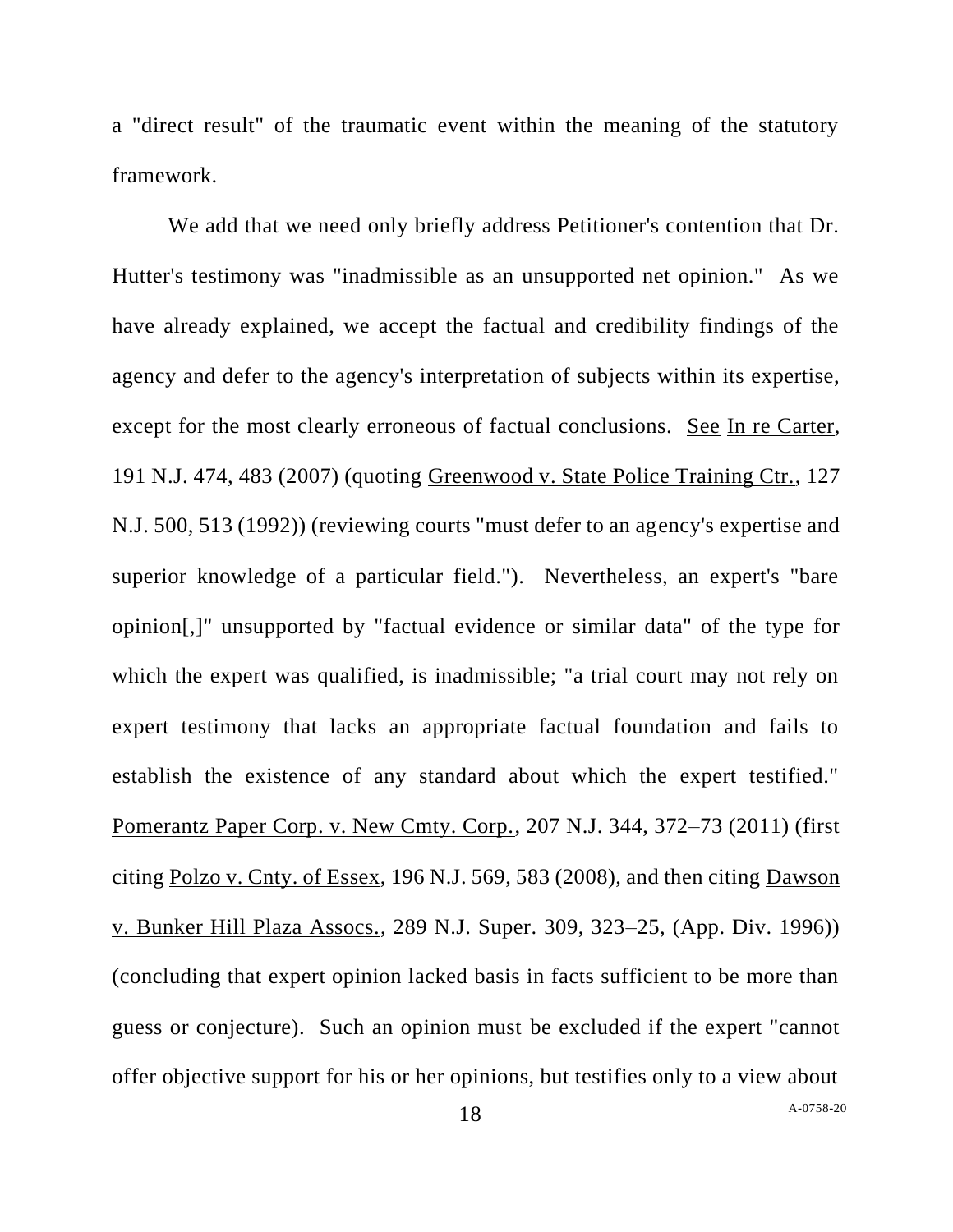a standard that is personal." Davis v. Brickman Landscaping, 219 N.J. 395, 410 (2014). In short, "the expert [must] 'give the why and wherefore' that supports the opinion, 'rather than a mere conclusion.'" Pomerantz, 207 N.J. at 372 (quoting Polzo, 196 N.J. at 583).

No such "mere conclusion" was offered here. Id. at 372–73 (citing Polzo, 196 N.J. at 583). The disputed fact at issue—whether petitioner's disability was the direct result of injury sustained at the carnival event—was "within the purview of medical opinion." Both Dr. Weiss and Dr. Hutter were qualified as experts, and both opined as to the cause(s) of petitioner's disability based on their review of petitioner's extensive and well-documented medical history. Each explained, in detail, the medical reasoning on which his conclusion was based. Neither opinion was an impermissible net opinion.

The experts, as it turns out, offered competing medical opinions as to the cause(s) of petitioner's disability. The ALJ was permitted, indeed required, to make a credibility finding. That finding, on which the Board's denial of ADR benefits relied, was supported by substantial evidence in the record. See McClain v. Bd. of Rev. 237 N.J. 445, 456 (2019). Accordingly, there is no basis for us to disturb the agency's determination. Carter, 191 N.J. at 483 ("if substantial evidence supports the agency's decision, 'a court must not substitute its own judgment for that of the agency's . . . .").